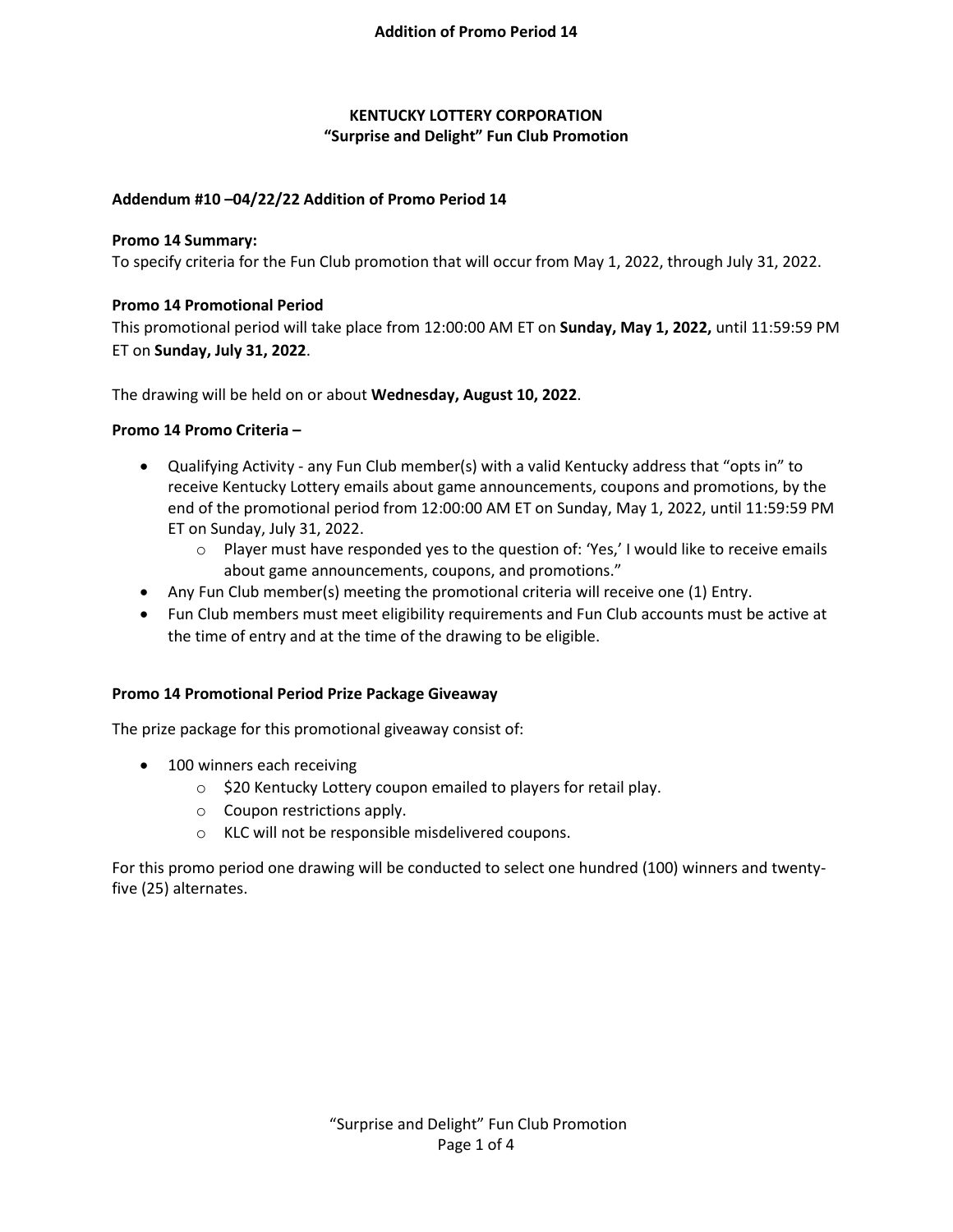# **KENTUCKY LOTTERY CORPORATION "Surprise and Delight" Fun Club Promotion** General Rules & Regulations

### **GENERAL:**

1. The Kentucky Lottery Corporation (KLC) plans to conduct a "Surprise and Delight" Fun Club promotion approximately each quarter under the provisions provided in these rules and regulations. During this promotional period, one hundred (100) winners will receive a coupon for \$20 for retail play.

### **ELIGIBILITY:**

- 2. To be eligible for the promotion, players must first register for a Fun Club account at kylottery.com. Players must be in compliance with all requirements of the Fun Club Terms of Use, including requirements for registering for or updating an existing account in order to enter a promotion. Fun Club accounts that are Opted Out or Manually Disabled are ineligible. This promotion is only available to active Fun Club members.
- 3. The eligibility criteria for each promotional period will be established each quarter that a promotion takes place.
- 4. No one otherwise prohibited by KRS Chapter 154A from playing KLC games are eligible to participate in this promotion or win any prize.
- 5. Failure to provide accurate information could cause a player whose entry is selected as a winner for the promotion to be disqualified. A player shall be considered ineligible if the KLC determines that a player does not meet all player eligibility requirements or provided false information.
- 6. The KLC assumes no responsibility for incorrect information provided by a player on the Fun Club registration form. After completing the registration, a player is responsible for updating account information as needed by logging in and going to his or her account profile page.
- 7. A player may have no more than one (1) account. A player is not permitted to create additional accounts if his or her email or other relevant information changes. The player may log in with his or her existing account credentials and make any desired changes at any time.

#### **SUBMITTING ENTRIES:**

- 8. Fun Club members will receive entries into a drawing based on the eligibility criteria established each quarter.
- 9. Qualifying Fun Club activity must be completed within the established promotional period to be eligible for the drawing date.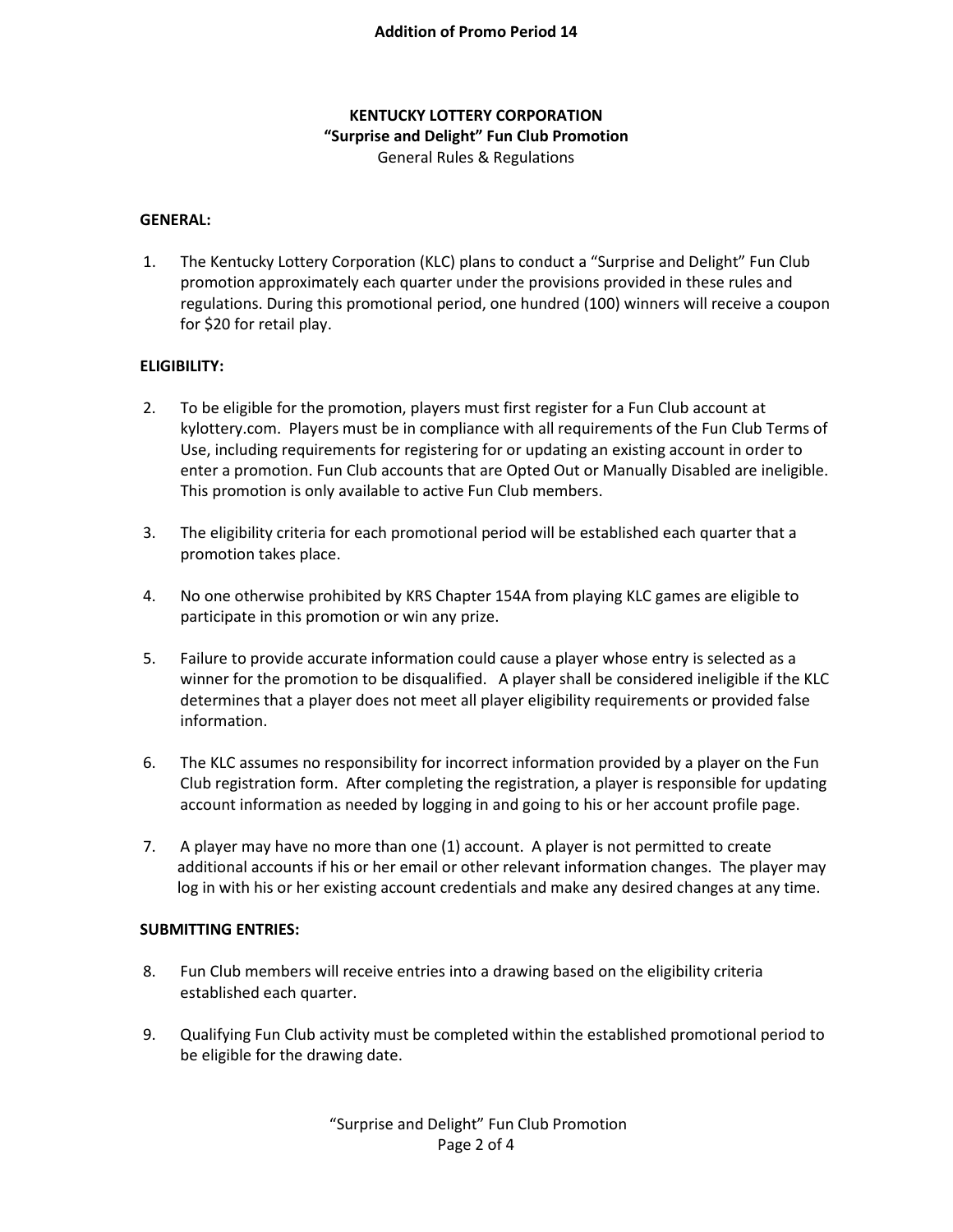#### **Addition of Promo Period 14**

10. One (1) entry will be awarded for each and/or combined qualifying activity(s) based on the eligibility criteria.

### **ODDS:**

- 11. Odds of being selected as a winner in the promotion will depend on the number of eligible entries that take place during the promotional period.
- 12. A player is allowed to win only one prize for this promotional period.

### **PRIZE DRAWING:**

- 13. At the conclusion of the promotional period, KLC will run KLC and/or vendor reports utilizing the criteria set forth during each promotional period. If the entries for the quarter exceed the preset system entry limitation, the quarterly drawing may be divided into subdrawings based on the date of entry or number of entries.
- 14. A member of the iLottery team will upload the report(s) into the Promotional Drawing System.
- 15. One drawing or subdrawings, as necessary, will be conducted each quarter to select one hundred (100) winners and twenty-five (25) alternates. If there is an insufficient number of entries, the KLC may reduce the number of alternates selected in its sole discretion. Alternates are not prize winners, but are selected if a winner is disqualified, unable to claim the prize, or declines to accept. Once an eligible alternate is moved up to become a prize winner, his or her alternate status in the drawing will be voided.
- 16. All drawing management services associated with this promotion will be conducted by the KLC.
- 17. The drawing will be conducted per KLC drawing procedures.

#### **PRIZE FULFILLMENT:**

- 18. KLC will send an email that includes the coupon to promotion winners. No attempt will be made to contact the winners prior to sending the email.
- 19. All federal, state and/or local taxes or other fees on the prizes won will be the responsibility of the winner.
- 20. The prize is not transferable or assignable.
- 21. Fulfillment of the prize will be handled by the KLC.

## **ADDITIONAL CONDITIONS:**